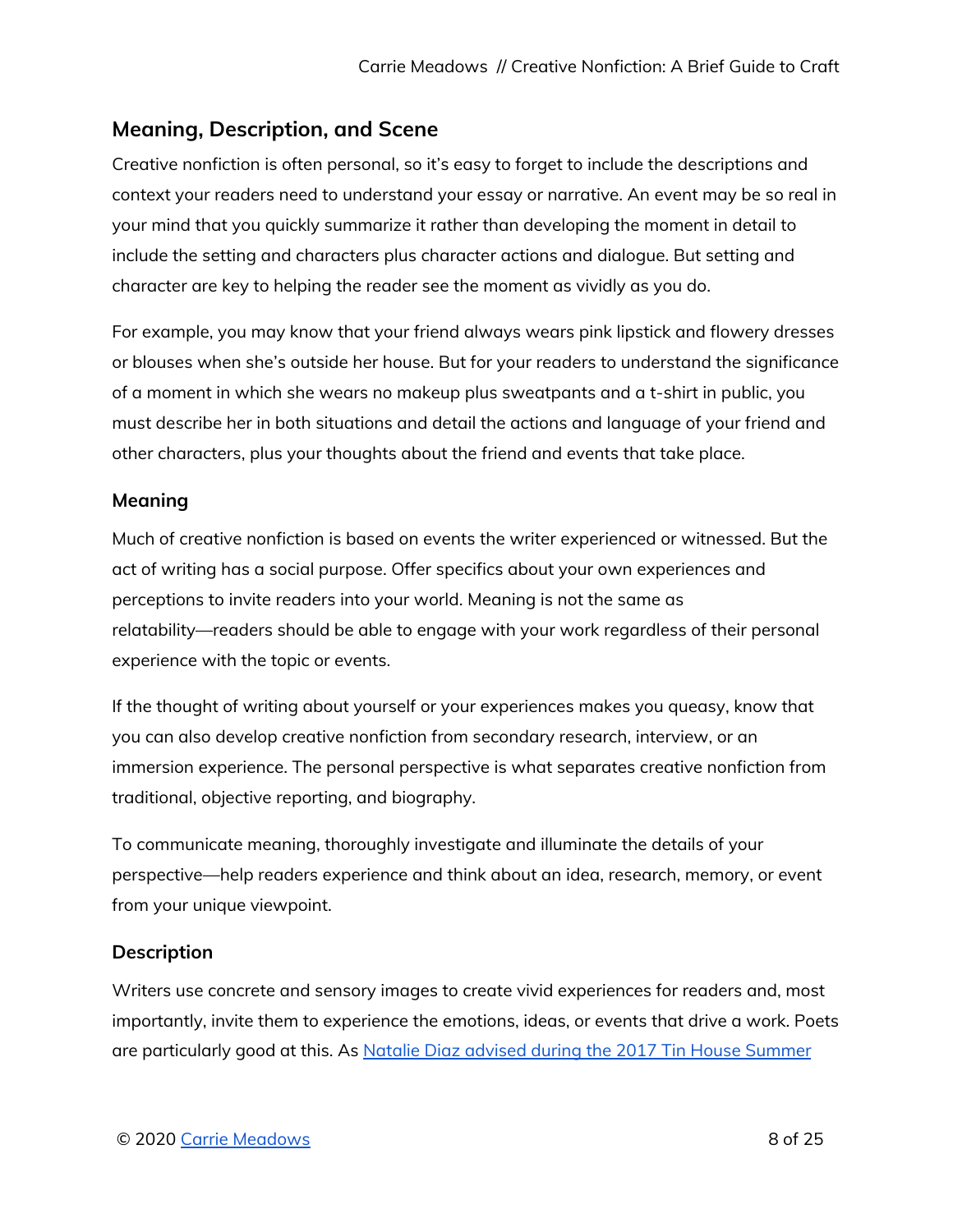[Workshop,](https://tinhouse.com/building-the-emotional-image-with-natalie-diaz/) "Make your words physical. You [and your readers] should feel them in your body.Ⱥ This advice applies to all creative writers.

Include concrete and sensory images, including character and setting descriptions, to help readers see, smell, taste, touch, and hear the places, characters, foods, etc.. Readers should be able to understand and experience the characters and world of your essay or narrative regardless of their personal experience with the people, topic, or situations you present. Concrete and sensory images are important tools for achieving meaning and for encouraging readers to trust that your creative nonfiction is true.

#### **Scene**

#### **Real-Time Scene**

Like concrete and sensory images and descriptions, real-time scenes help readers engage with, trust, and ultimately believe your creative nonfiction. Borrowing from fiction, creative nonfiction writers often combine **dialoque, action, description**, and **brief thought** into real-time narrative moments called scenes. Here's an example of a real-time scene from "Human Snowball" by Davy Rothbart:

#### summary to set up the scene

I switched buses in Cleveland and took a seat next to an ancient-looking black guy who was in a deep sleep. Twenty minutes from Buffalo, when darkness fell, he woke up, offered me a sip of Jim Beam from his coat pocket, and we started talking. His name was Vernon. He told me that when midnight rolled around, it was going to be his hundred-and-tenth birthday.

### dialogue and brief thought

"A hundred and ten?" I squealed, unabashedly skeptical.

#### action

Happy to prove it, he showed me a public-housing ID card from Little Rock, Arkansas, that listed his birth date as  $2/15/90$ .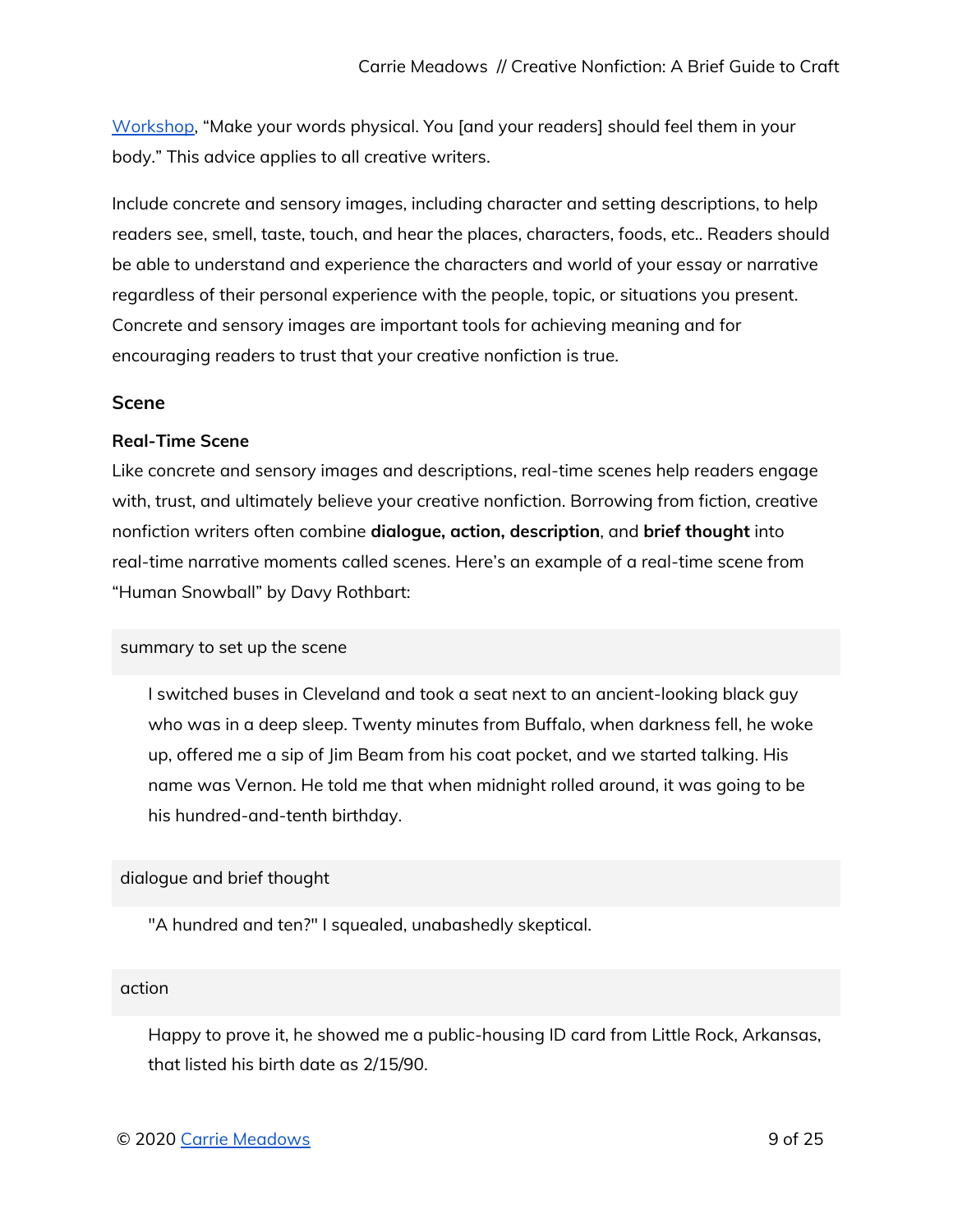### dialogue

"Who was president when-"

#### dialogue, action, brief thought, and description with concrete images

"Benjamin Harrison," he said quickly, cutting me off before I was even done with my question, as though he'd heard it many times before. I had no clue if this was true, but he winked and popped a set of false teeth from his mouth, and in the short moment they glistened in his hand, it seemed suddenly believable that he was a hundred and ten, and not just, like, eighty-nine. His bottom gums, jutting tall, were shaped like the Prudential rock and were the color of raw fish, pink and red with dark gray speckles. The skin on his face was pulled taut around his cheekbones and eye sockets, as leathery and soft-looking as some antique baseball mitt in its display case at Cooperstown.

Be careful: it's easy to fabricate details when you're writing scenes. Rothbart focuses the dialogue, action, and descriptions on Vernon's age and appearance, the only two things he knows about him at this point. Don't go too far with the details. When you start making things up or tacking on gratuitous details, readers—like adults catching a teenager sneaking in after curfew—will know you're lying.

Dialogue, the words of your characters presented in real time, can help your characters feel alive to readers. When writing dialogue, go for truth over fact: you may not remember the exact words someone said from a past event, but you probably remember the general meaning of their words and know the person well enough to present a line of dialogue that's true to their way of speaking. Use qualifiers like "would say" and "maybe said something like" to introduce dialogue or any other aspect of a creative nonfiction work that you completely invent.

#### **Summarized Scene**

Summarized scenes can move a work forward without burdening the reader with unnecessary details. In the previous example, Rothbart uses summary to move quickly to the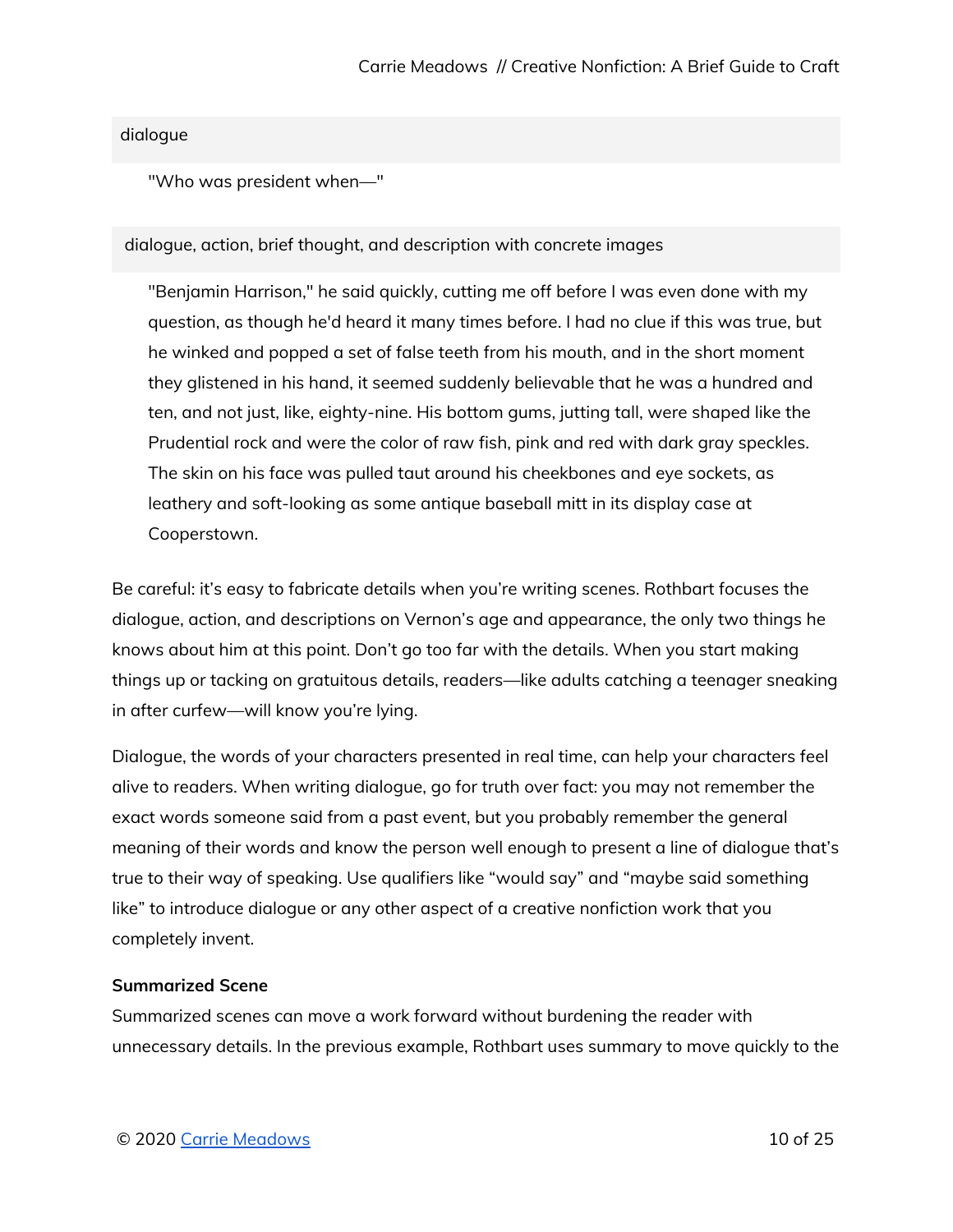most important part of the scene. Here's another example of summarized scene from the poem "[Gate](https://youtu.be/HwDXJ50U22o?t=23) A-4" by Naomi Shihab Nye:

We called her son, I spoke with him in English. I told him I would stay with his mother till we got on the plane. She talked to him. Then we called her other sons just for the fun of it. Then we called my dad and he and she spoke for a while in Arabic and found out of course they had ten shared friends. Then I thought just for the heck of it why not call some Palestinian poets I know and let them chat with her? This all took up two hours.

Notice how the dialogue is summarized—"I told him I would stay with his mother"—rather than presented in real time, as in: "I'll stay with her," I said.

Note too the time markers "spoke for a while" and "This all took up two hours" to indicate that this is a summary of what happened over two hours and not a real-time scene. Nye uses this summary to give readers a sense of how much time she spent with the woman without details that might distract from her larger point.

Writers also use summary to describe habitual scenes. These habitual scenes are often signaled by the word "would." Chelsea Biondolillo uses this strategy in "How to Skin a Bird." Biondolillo writes:

For breakfast, my grandmother **would** make tiny pancakes for my father and me. He would put butter and jam on them, instead of syrup. He would roll them up like cigars and eat them with his hands. So **would** I.

Read your work carefully to determine where you're using real-time scene and where you're writing in summary. And be careful not to let thought derail important scenes, sending your readers out of the moment and into exposition such as deep thought or explanation.

# **Writing Tips**

- Present your work with clear and specific details and images to help readers engage with your text, even if they have no prior knowledge of the subject matter.
- Fill your creative nonfiction with concrete and sensory images plus character and setting descriptions.